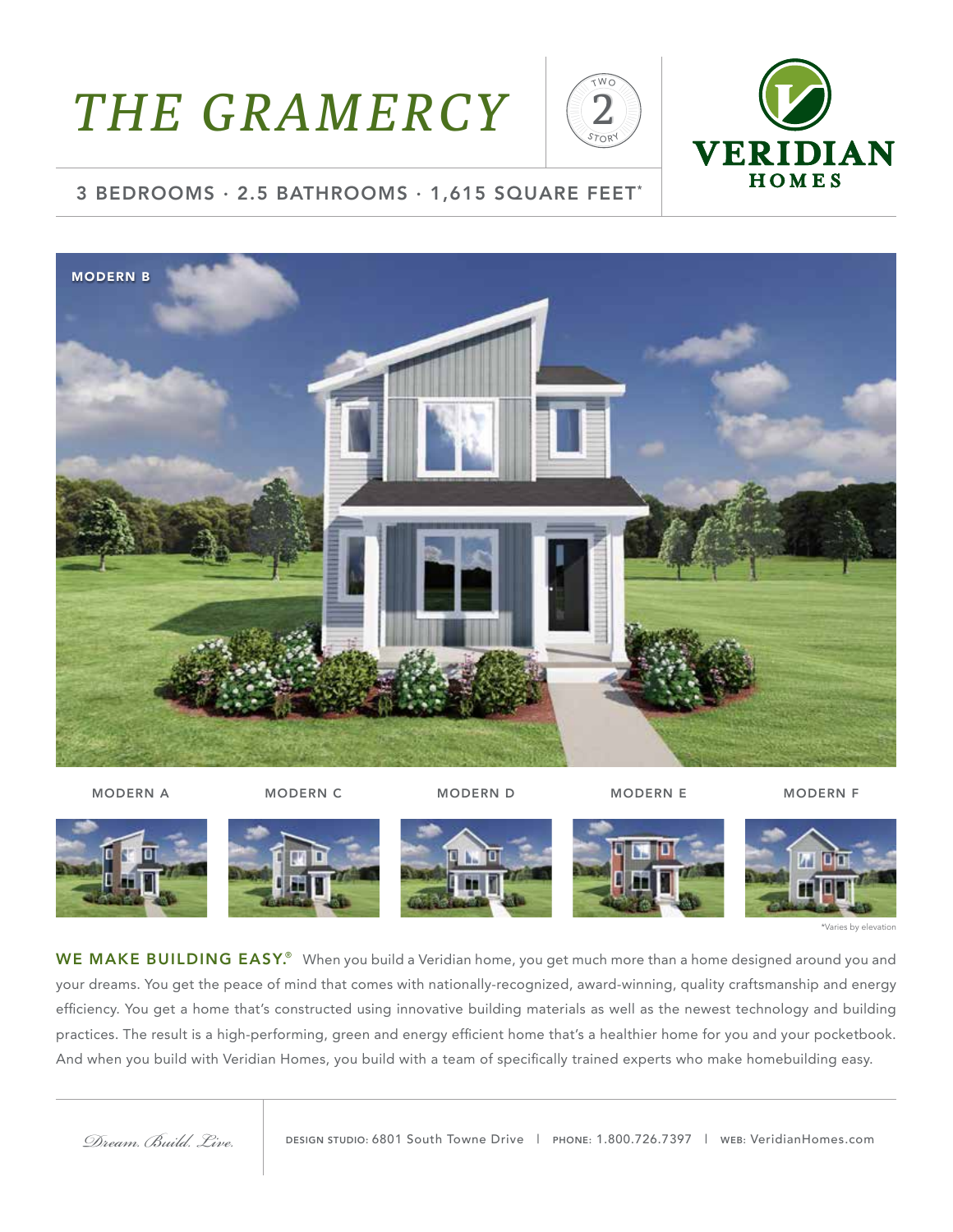$\binom{2}{2}$ srost





Actual floor plans and elevations may differ from those shown based on modifications, options and improvements to the plans by the builder.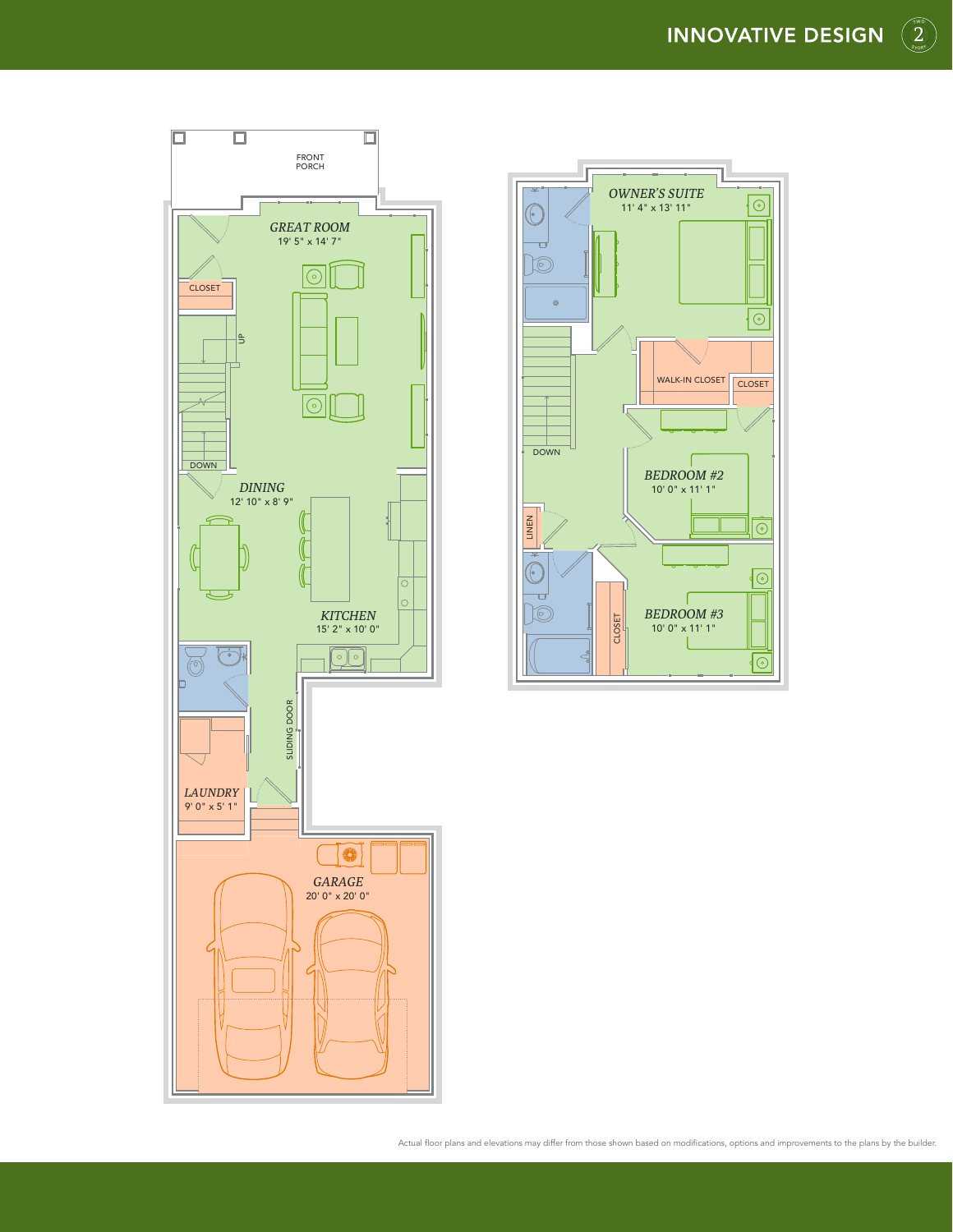$\binom{2}{2}$ srost

YOUR TAKEOUT never tasted so good. No, it wasn't that the food was any different, it was where it was eaten. That's right, you ate at the best location around, at your brandnew kitchen island. The experience that the Gramercy has to offer you is like it was made just for you (because it was!). With an open and airy first floor and three private retreats upstairs, you are exactly where you should be. Welcome home to the Gramercy.



#### *Features*

- Open concept carriage home
- Owner's suite with private bathroom and walk-in closet
- First floor laundry/mudroom
- Full basement
- Sliding door access to yard
- Two car garage
- Custom Auburn Ridge cabinetry
- Smart Home+ technology
- Energy expert certified
- Award-winning, high-performance home



CERTIFIED HIGH-PERFORMING HOMES BUILDING ENERGY EFFICIENT, GREEN HOMES SINCE 2001